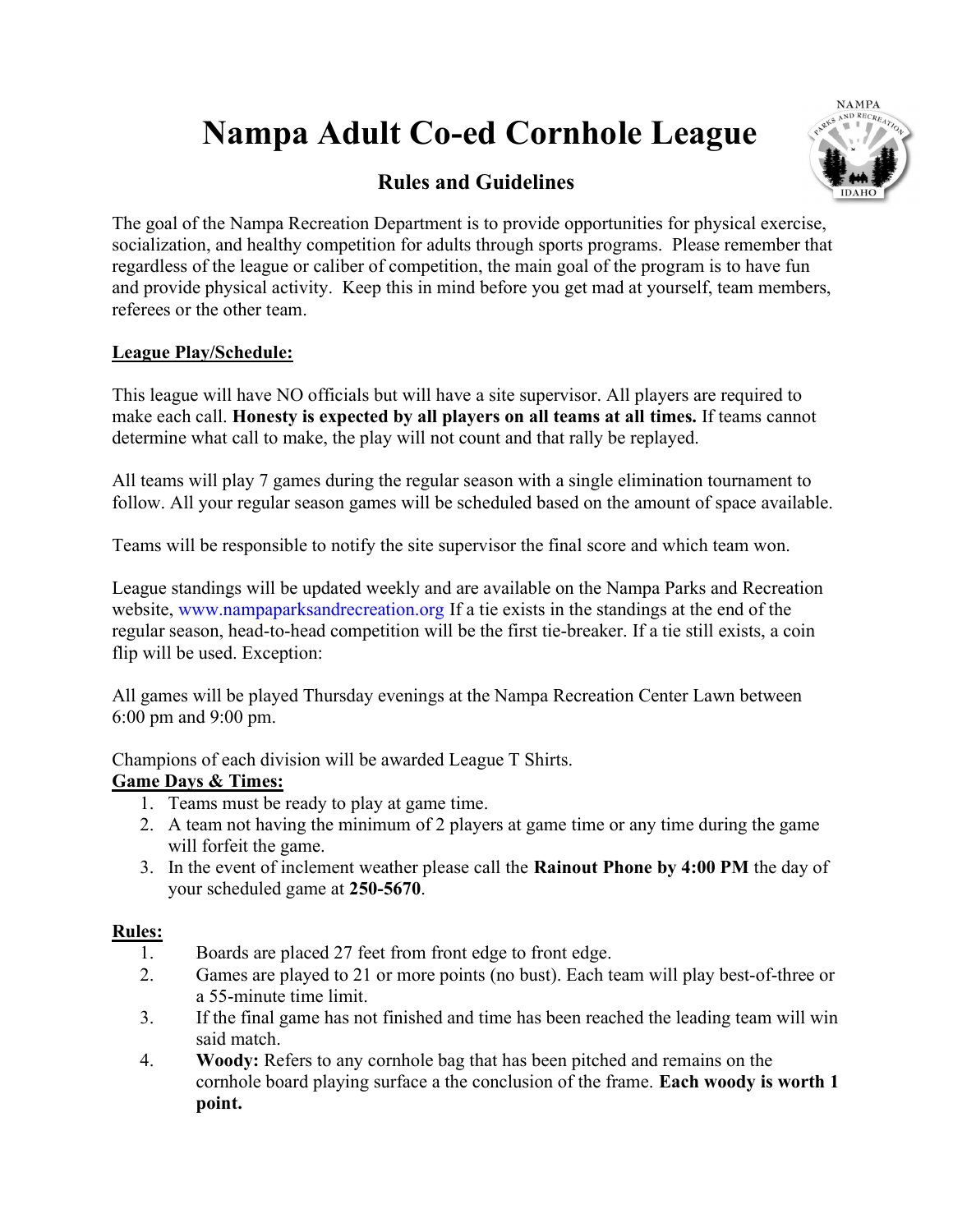- 5. Cornhole: Refers to any cornhole bag that has been pitched and passes through the cornhole board hole at anytime within the frame. Each cornhole is worth 3 points.
- 6. Cancellation Scoring: This is the approved method of scoring for cornhole. In cancellation scoring, the points of one player cancel out the points of their opponent. Using this method, only one player/team can score in each frame.
- 7. Both players/each team play one board at a time and stay in their designated lane for the whole game (right or left).
- 8. Teammates will take score and resume pitching back to their teammates board.
- 9. Players must deliver the bag with an underhanded release.
- 10. One foot must be completely within the pitcher's box at the time of releasing the bag.
- 11. A player may not touch the ground on or beyond the foul line before their bag has contacted the board at the opposite end of the cornhole court. If a player crosses the foul line prematurely, it will be considered a foot foul.
- 12. The player/team who scored in the preceding frame pitches first in the next frame. If neither player/team scores, the player/team who pitched first in the preceding frame shall retain first pitch in the next frame.
- 13. If bags become piled inside the hole and may interfere or obstruct with the next pitch or if there is a question whether a cornhole bag would have naturally fallen through the hole, a player may request to rake the cornhole bags that have fallen inside the hole.
- 14. Foul Bags: A foul bag is any bag that meets any of the following criteria:
	- a. Any bag pitched without at least one foot completely inside the pitcher's box at the time of release.
	- b. Any bag that was thrown when the player foot fouls
	- c. Any bag not pitched within the 15 second time limit
	- d. A bag pitched from a different pitcher's box than their designated pitcher's box
	- e. Any bag that contacted the court of the ground before coming to rest on the playing surface
	- f. Any bag that comes to rest touching the ground and the board
	- g. Any bag which struck a previously defined object such a as tree limb, wire, indoor court ceiling etc.
	- h. A cornhole bag that is accidentally dropped by a player before the final step (if taken) and final forward swing has started, shall not be considered a foul bag and may be picked up and pitched
- 15. If any bags in scoring positions (woodies or cornholes) are touched by a player, whether intentionally or unintentionally, before all bags during the frame are pitched the frame is over.
	- a. The offending team (team who touches the bags) forfeits all remaining bags and tallies the score for the bags they have already pitched during the frame.
	- b. The non-offending team tallies 12 points as if they had thrown 4 cornholes during the frame. (these 12 points are NOT automatically added to the overall score. The 12 points are only used within this specific frame before cancellation, and therefore subject to cancellation from the offending team up to that point.
- 16. Sweeping Bags: If a foul bag lands on the playing surface or comes to rest touching the ground and the board, it must be removed immediately. If a player pitches a foul bag which affects any bags in play, their opponent has the option of returning all